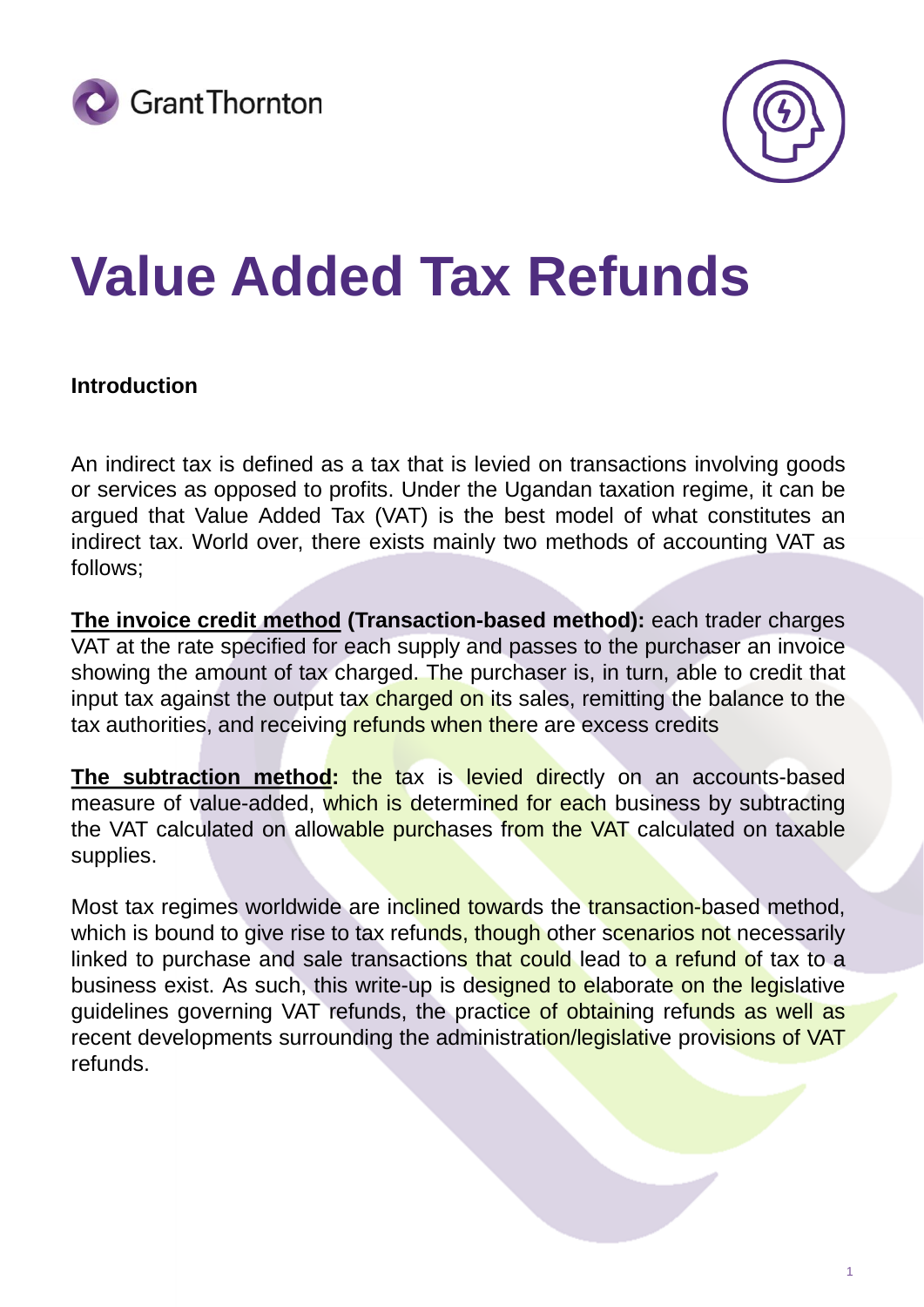## **Who qualifies for a refund?**

Any VAT registered person in Uganda can qualify for a VAT refund at any one time; however, it is important to understand some of the factors that could occasion a VAT refund as follows;

### **a) Overpayment of Tax**

Several scenarios could lead to businesses remitting excess tax to the Uganda Revenue Authority (URA). These range from;

- **numerical errors** Generating a Payment registration for excess amounts as opposed to the actual tax payable in the filed VAT refund, or transposition errors while filing the VAT return leading to a higher VAT payables position;
- **errors in classification of the nature of supplies procured-** A business could be charged VAT on a service or goods on the premise that the same was a taxable supply (standard rated -18%), only to confirm later that the supply was exempt or zero-rated. It is important to note that before applying for refunds under this error, the VAT Act (VATA) contains guidance on how to deal with erroneously computed tax, such

as issuance of debit or credit notes. Such guidance is mainly applicable to transactions between taxable persons, who can adjust their input of output tax positions through credit and debit notes accordingly.

### **b) Nature of supplies**

VAT is levied on transactions involving taxable supplies, on which two types of tax rates can be charged, that is, a standard rate of 18% or a zero rate (0%). Whereas businesses that are dealing in both these two types of supplies are susceptible to VAT refunds, businesses whose specialty is zero-rated commodities (such as exports) tend to register VAT refunds more often. This is because they charge VAT on sales at a zero rate while claiming an input tax credit for all creditable expenses as well purchases incurred. It is worth mentioning that businesses engaged in exempt supplies are restricted by legal construction under the VATA from claiming any input tax credit in relation to expenses incurred while making these supplies. A business that deals in both taxable and exempt supplies is required to apportion any input tax credit.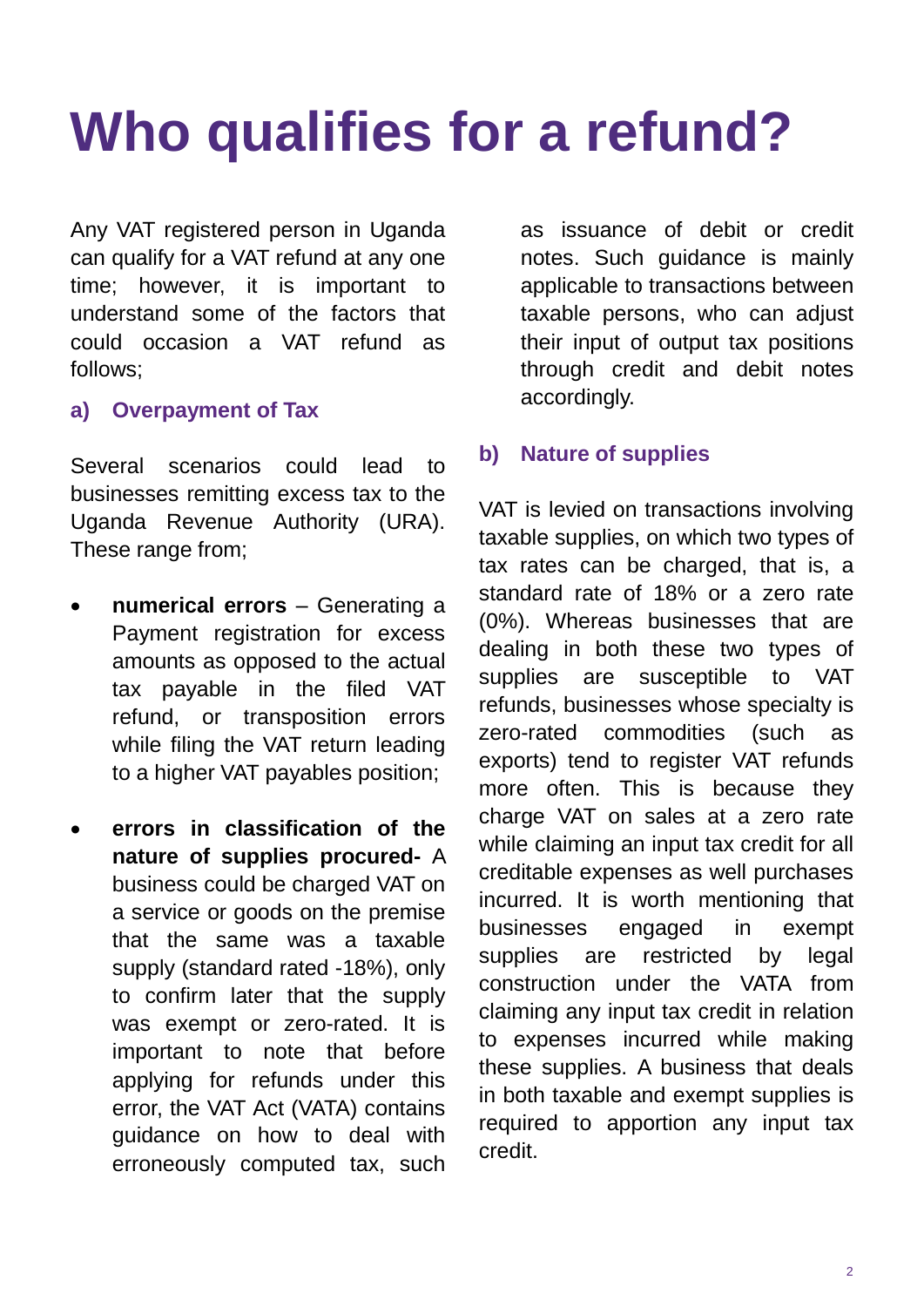## **c) Incentives enshrined under the Law**

In addition to the above, the VATA encompasses schemes under which specific persons are entitled to VAT refunds albeit not partaking in taxable supplies. Such persons include;

- Diplomats, diplomatic and consular missions: however, it crucial to note that refunds applicable here are **NOT** available to any citizens or permanent residents of Uganda
- Public International Organizations as provided under the first schedule of the VATA.

## **d) Involuntary disposal of trading stock**

A business can claim a refund of tax paid in relation to stock on hand that is destroyed or lost through fire, theft, accident, or similar circumstances characteristic of "force majeure," subject to the presentation of sufficient evidence concerning the destroyed stock.

#### **e) Refund of tax for bad debts**

As bad debts represent irrecoverable funds, the VATA accords a business the facility to claim a tax refund for the output tax that was remitted at the time of making sales. Bad debts represent a cost to a business, and tax laws take cognizance of the same by providing an alternative reprieve for taxpayers. It should be noted that if the debt written off is later recovered, the taxpayer ought to remit a portion of the refunded VAT proportion to the amounts recovered.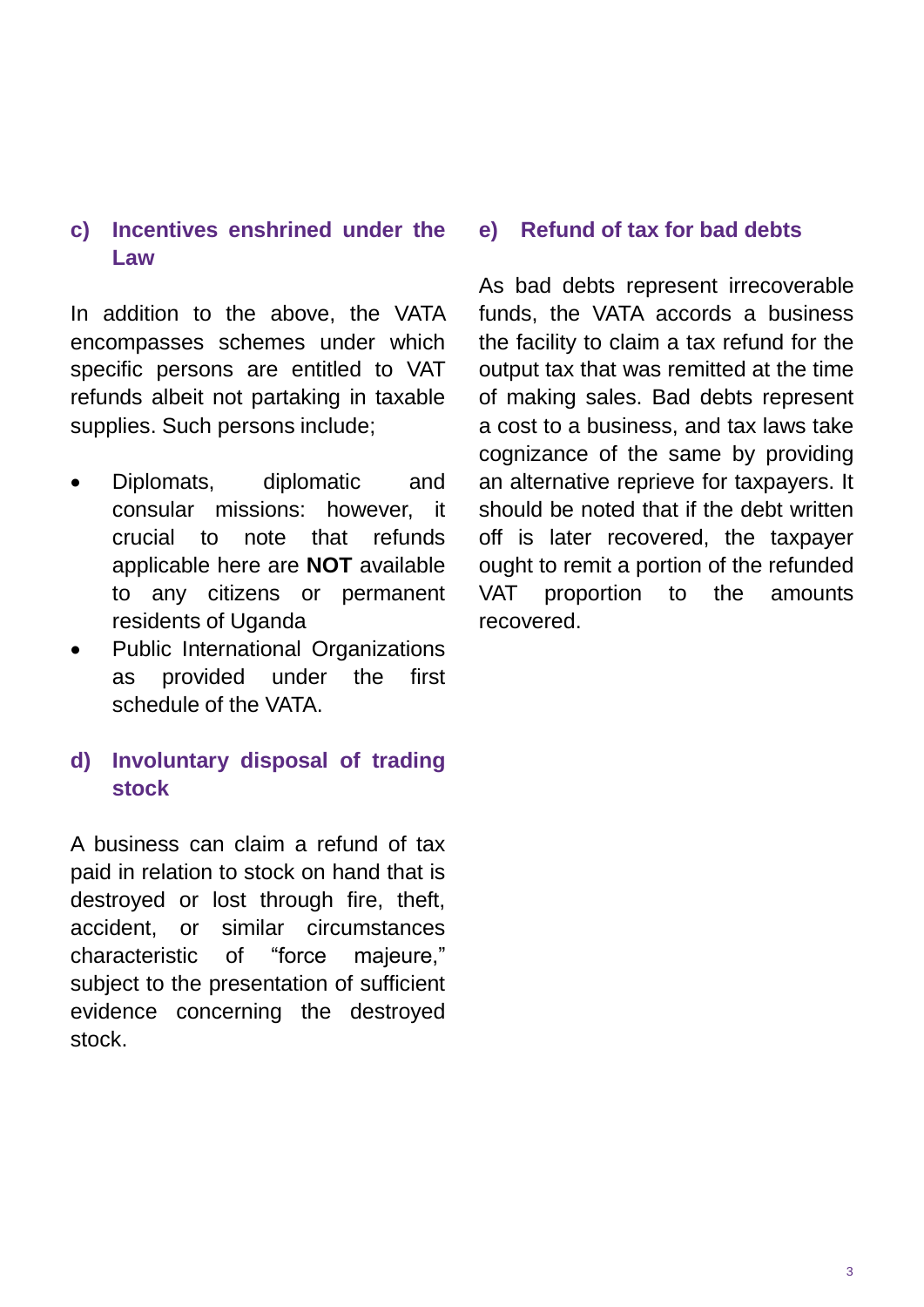# **VAT refunds claim restrictions**

The VATA prescribes some restrictions in relation to claim of VAT refunds as follows;

|                                                                                                                                                                                   | Type of refund Type of restriction | <b>Details</b>                                                                                                                                                                                                                                                                                              |
|-----------------------------------------------------------------------------------------------------------------------------------------------------------------------------------|------------------------------------|-------------------------------------------------------------------------------------------------------------------------------------------------------------------------------------------------------------------------------------------------------------------------------------------------------------|
| Refund<br>excess tax paid                                                                                                                                                         | for Time scope                     | A refund for excess tax is to be claimed<br>within three (3) years after the end of the<br>month in which the tax was overpaid.                                                                                                                                                                             |
| Transactional<br>refunds                                                                                                                                                          | Qualifying amount                  | Where the refund in question is less than<br><b>UGX 5 Million, except in the case of</b><br>businesses dealing in zero-rated supplies<br>or licensees, the commissioner shall offset<br>the amount in question against the future<br>liability.                                                             |
|                                                                                                                                                                                   | Interest limitation                | The commissioner of URA is required to<br>compute interest at a rate of 2% if the<br>period of effecting the tax refund exceeds<br>one month. However, no interest shall be<br>payable if the audited refund by URA is<br>less than the refund applied by UGX<br>50,000.                                    |
| <b>Refunds</b><br>attributable<br>to<br>incentives<br>lunder<br>the<br>VATA-<br><b>Diplomats and</b><br>diplomatic<br>missions<br>and<br>public<br>international<br>organizations | Qualifying amount                  | Individual transactions below the threshold<br>of UGX 50,000 do not qualify for refunds<br>The gross transaction for a particular<br>period (month), should not be less than<br><b>UGX 200,000</b>                                                                                                          |
|                                                                                                                                                                                   | <b>Required Evidence</b>           | Diplomats should present an official card<br>issued by the Ministry of Foreign Affairs at<br>the time of application for the refund.<br>international organizations<br><b>MAY</b><br><b>Public</b><br>have to produce confirmation of reliefs by<br>way of a valid agreement with the Republic<br>of Uganda |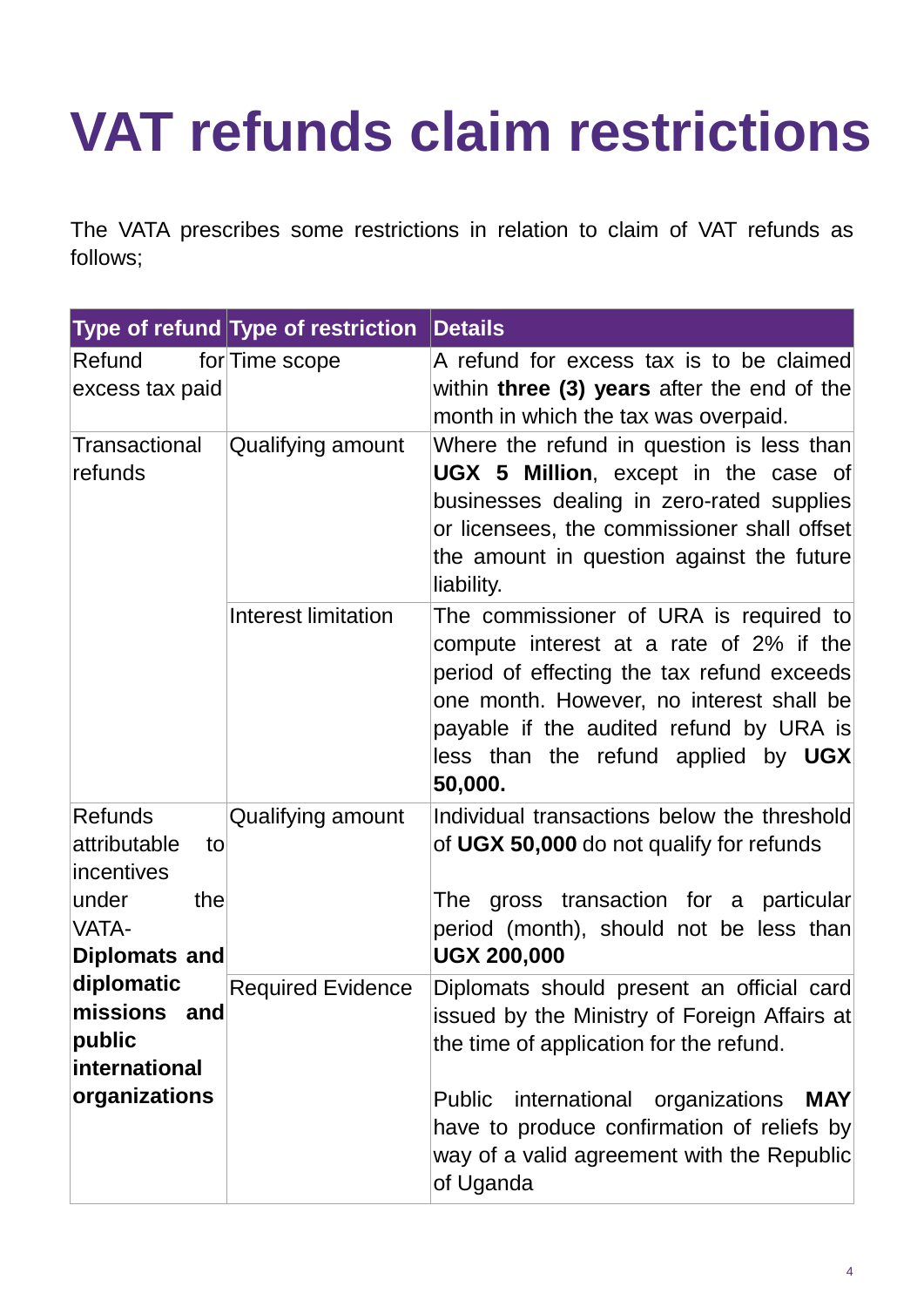|                                                                                                                                                                                | Type of refund Type of restriction | <b>Details</b>                                                                                                                                                                                                     |
|--------------------------------------------------------------------------------------------------------------------------------------------------------------------------------|------------------------------------|--------------------------------------------------------------------------------------------------------------------------------------------------------------------------------------------------------------------|
| <b>Refunds</b><br>attributable to<br>incentives<br>under the<br>VATA-<br><b>Diplomats</b><br>and<br>diplomatic<br>missions<br>and public<br>international<br>organization<br>S | Citizenship                        | The refund in question does not apply to<br><b>citizens</b><br>permanent<br>residents<br>or<br>Of<br>Uganda                                                                                                        |
|                                                                                                                                                                                | Time scope                         | Applying and processing refunds should<br>not be less than one (1) month.                                                                                                                                          |
| involuntary<br>lon<br>disposal<br>0f<br>stock                                                                                                                                  | Refunds based Required evidence    | Sufficient documentation such as police<br>reports detailing incidents leading to the<br>loss of stock, or insurance valuation reports<br>for the lost stock.                                                      |
| Refund of tax Time scope<br>on bad debts                                                                                                                                       |                                    | An application for a tax refund caused by<br>an outstanding payment from a debtor is to<br>be submitted to URA after two (2) years<br>from the date of making the supply                                           |
|                                                                                                                                                                                | Required evidence                  | Documentation proving that all reasonable<br>steps have been taken to recover the<br>outstanding amounts such as formally<br>written letters to the debtors, indicating the<br>failure to recover the due amounts. |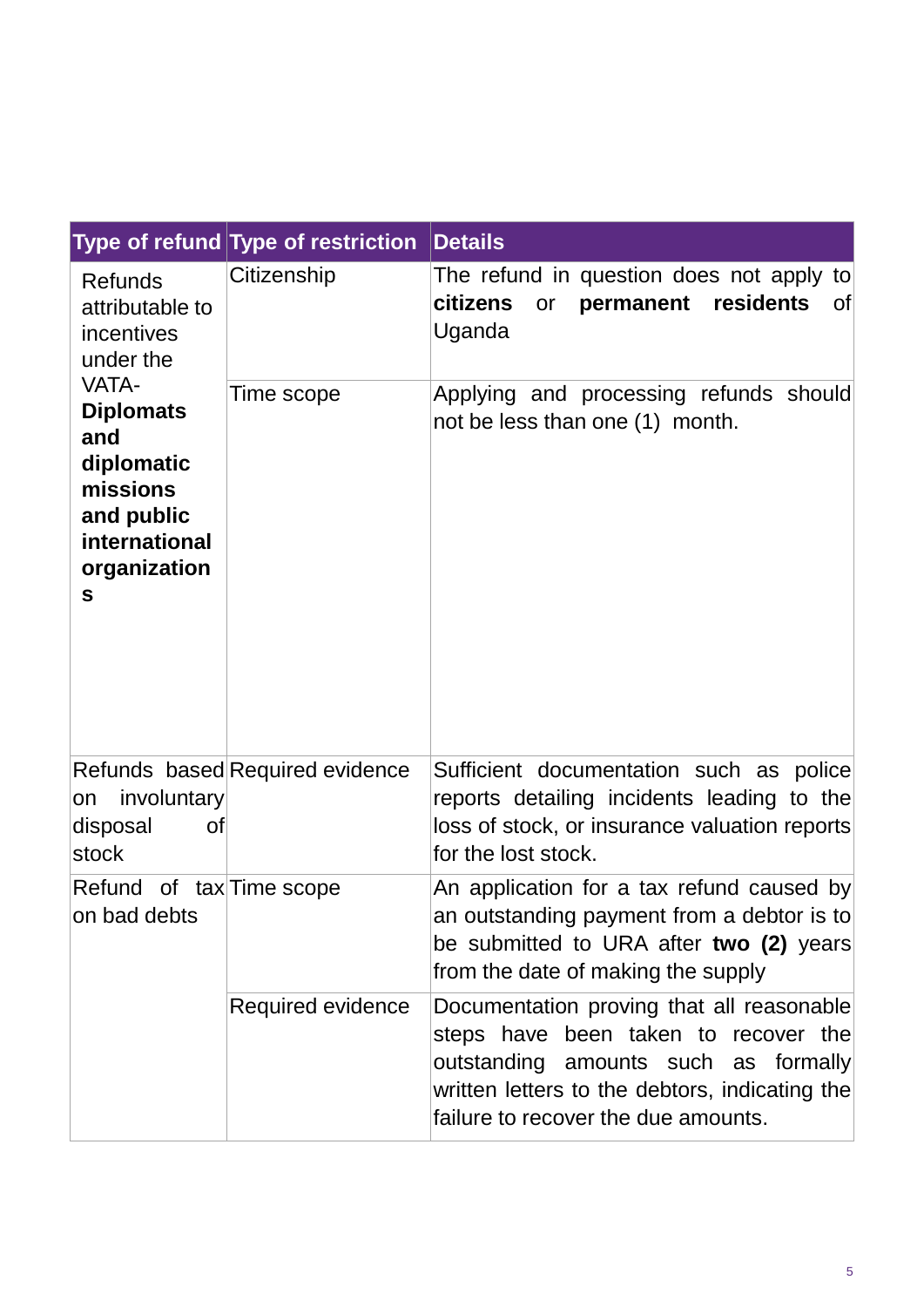

### **Recent developments in VAT refunds**

With the advent of the Electronic Fiscal Reporting Integrated System (EFRIS), the process of application, processing, and verification of VAT refunds has been streamlined and it can be argued that this shall prove advantageous to the Ugandan taxpayer. One of the most significant barriers to processing VAT refunds (transactional refunds based on excess input tax credit) was grey areas regarding third-party verification of an input tax claim. With the introduction of EFRIS, once a business has claimed an input tax credit vide a fiscal document, the EFRIS system shall be able to match the same with tax declaration by the vendor alleviating any issues of the unverified input tax claim.

#### **Case law in relation to VAT refunds**

The URA has been involved in litigation battles against taxpayers,

dissatisfied with its denial to approve VAT refunds based on the lack of the corresponding declaration by suppliers of goods or services. Several cases have been presented before the Tax Appeals Tribunal, key among these being **Enviroserv Vs Uganda Revenue Authority and Target well Control (U) Ltd Vs Commissioner General Uganda Revenue Authority**. In both the above judgments, the tribunal noted that "*it is not the duty of taxpayers to follow up with the suppliers to declare input VAT*"

Whereas the above are landmark judgments, we await to see whether the URA shall affect the same. However, as mentioned earlier, the EFRIS system is bound to streamline the refund process by automating the matching of input tax claims of taxpayers against the output declaration by suppliers.